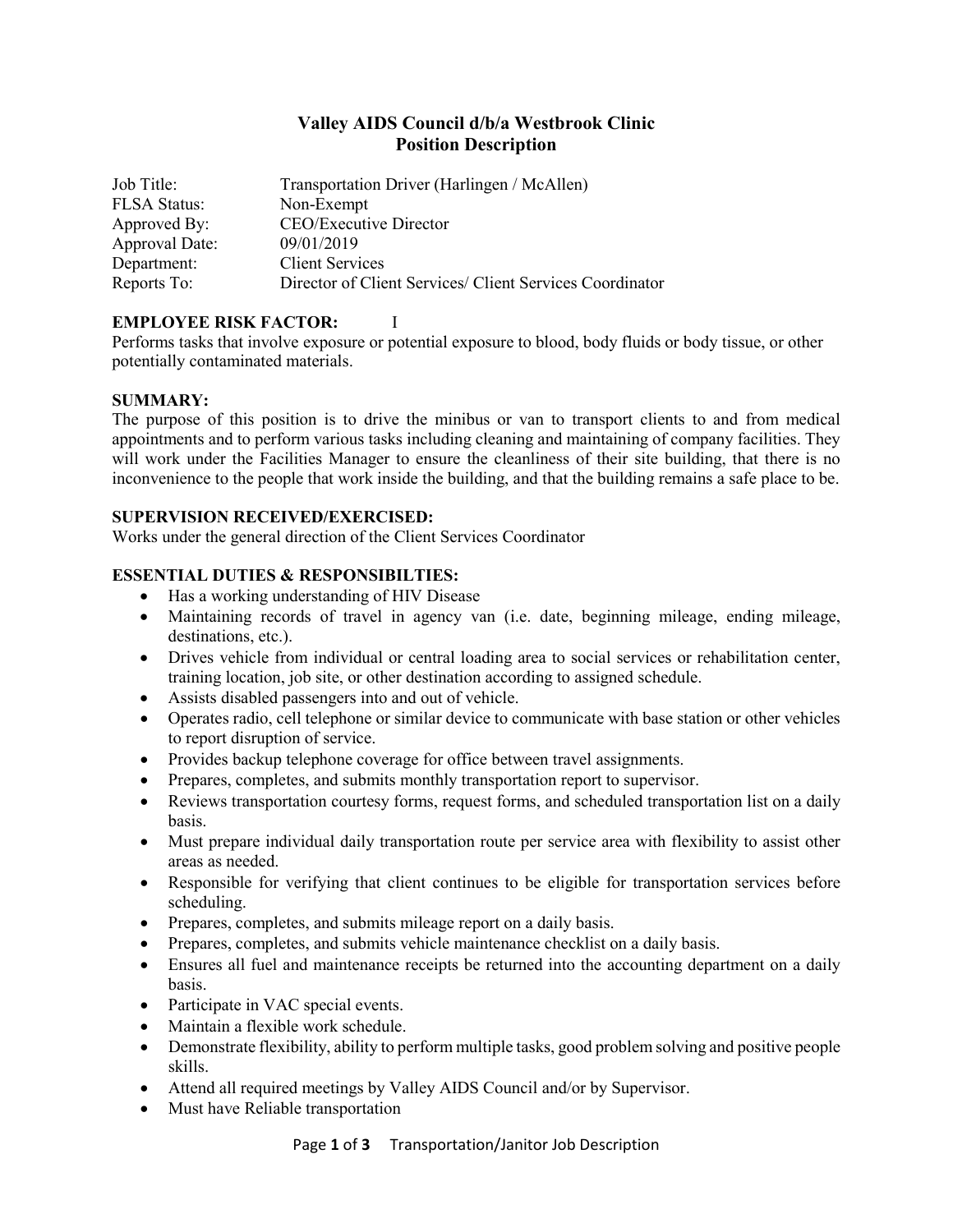- Current Texas Driver's License
- Clear driving record
- Ensuring a safe and risk preventative environment within OSHA regulations
- Daily sanitizing of vehicles to ensure COVID protocols.
- Maintain daily documentation (case note, service entry) into current data system.

# **MINIMUM QUALIFICATIONS – EDUCATION & EXPERIENCE:**

High School graduate or GED and twelve months of related experience and/or training; or equivalent combination of education and experience. Previous experience in a medical setting and with the use and operation of a variety of cleaning equipment preferred.

# **MINIMUM QUALIFICATIONS – KNOWLEDGE, SKILLS & ABILITIES:**

A responsible and mature individual with a passion for medicine. Working knowledge of Microsoft Office, specifically Outlook, Word & Excel.

Skill in operating the listed tools and equipment.

Ability to speak fluent English; ability to handwrite legibly; ability to read and interpret documents such as safety rules, operating and maintenance instructions and procedure manuals; ability to write routine reports and correspondence; ability to speak effectively before groups of customers or employees of organization; ability to add, subtract, multiply, and divide, in all units of measure, using whole numbers, common fractions, and decimals; ability to compute rate, ratio, and percent and to draw and interpret bar graphs; ability to apply common sense understanding to carry out instructions furnished in written, oral, or diagram form. Ability to deal with problems involving several concrete variables in standardized situations.

#### **SPECIAL REQUIREMENTS/QUALIFICATIONS:**

State of Texas Class "C" Driver's License. Employee must maintain all certifications, licenses and/or registrations consistent with Westbrook Clinic policy and Texas State Law.

Ability to communicate fluently in Spanish.

Flexibility to travel, if needed.

### **EQUIPMENT USED:**

Variety of cleaning and maintenance equipment. Requires frequent use of personal computer, including word processing and spreadsheet programs; telephone, copy machine, fax machine, and automotive vehicle.

### **PHYSICAL DEMANDS:**

A constitution to work under the rigors of delivering medical care. While performing the duties of this job, the employee is frequently required to drive, stand, walk, and clean for extended periods of time. The employee must occasionally lift and/or move up to 35 pounds.

#### **WORKING CONDITIONS:**

Work is predominantly performed in an office setting where the noise level is usually quiet.

This job description should not be interpreted as all-inclusive or as an employment agreement between the employer and employee. It is intended to identify the essential functions and requirements of this job and is subject to change as the needs of the employer and requirements of the job change. Incumbents may be required to perform job-related responsibilities and tasks other than those stated in this specification. Any essential functions of this position will be evaluated as necessary should an incumbent/applicant be unable to perform the function or requirement due to a disability as defined by the Americans with Disabilities Act (ADA). Reasonable accommodation for the specific disability will be made for the incumbent/applicant when possible.